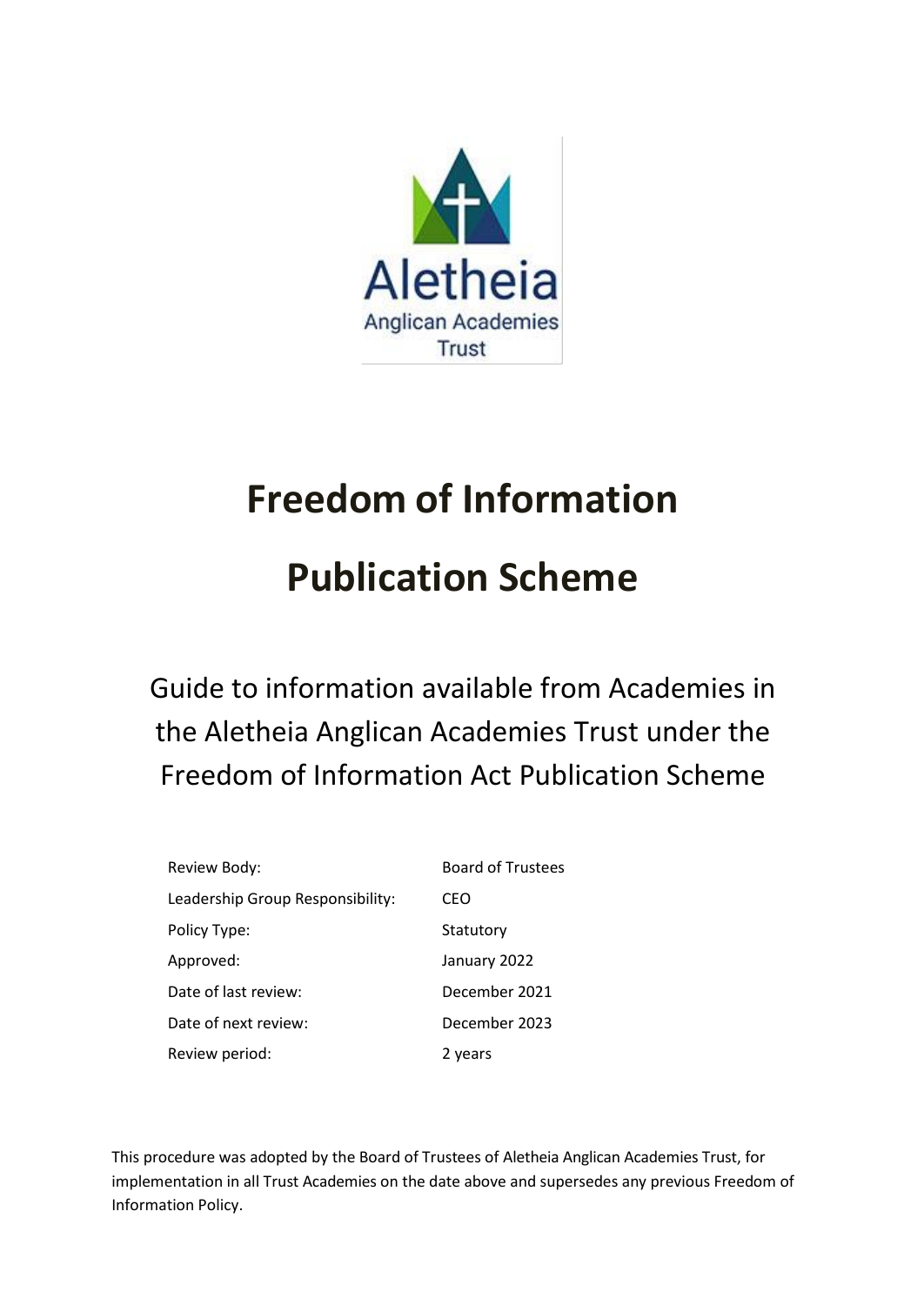#### **Guide to information available from Academies in the Aletheia Anglican Academies Trust under the Freedom of Information Act Publication Scheme**

The Information Commissioner's Office (ICO) model publication scheme commits an authority to make information available to the public as part of its normal business activities. The information covered is included in the classes of information mentioned below, where this information is held by the authority. Additional assistance is provided to the definition of these classes in sector specific guidance manuals issued by the Information Commissioner.

The scheme commits an authority:

- To proactively publish or otherwise make available as a matter of routine, information, including environmental information, which is held by the authority and falls within the classifications below.
- To specify the information that is held by the authority and falls within the classifications below.
- To proactively publish or otherwise make available as a matter of routine, information in line with the statements contained within this scheme.
- To produce and publish the methods by which the specific information is made routinely available so that it can be easily identified and accessed by members of the public.
- To review and update on a regular basis the information the authority makes available under this scheme.
- To produce a schedule of fees charges for access to information that is made proactively available.
- To make this publication scheme available to the public.

#### **Classes of Information Included**

#### **Class 1 - Who we are and what we do**

Organisational information, structures, locations and contacts

#### **Class 2 – What we spend and how we spend it**

Financial information relating to projected and actual income and expenditure, procurement, contracts and financial audit

#### **Class 3 – What our priorities are and how we are doing**

Strategies and plans, performance indicators, audits, inspections and reviews

#### **Class 4 – How we make decisions**

Policy proposals and decisions. Decision making processes, internal criteria and procedures, consultations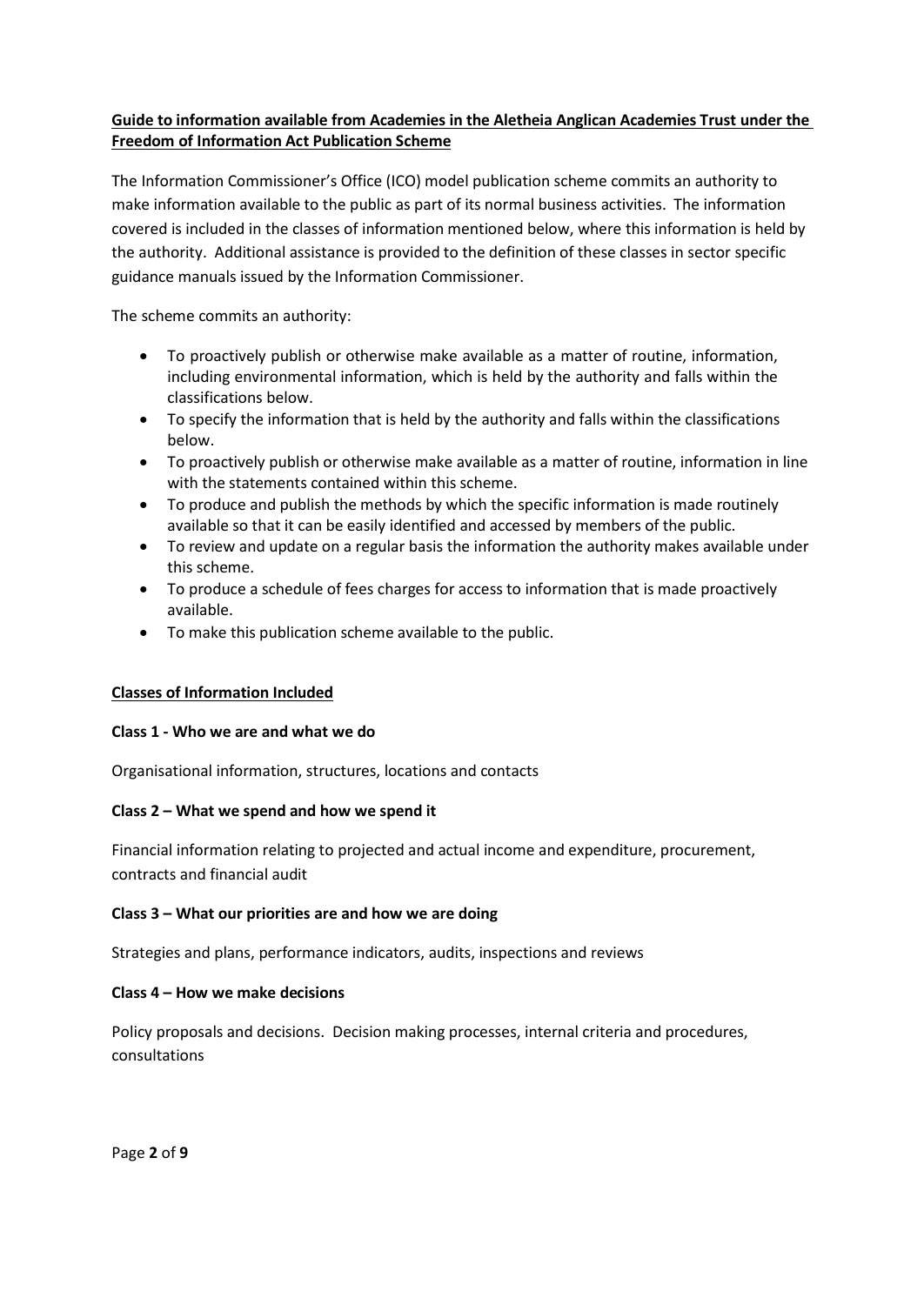#### **Class 5 – Our policies and procedures**

Current written protocols, policies and procedures for delivering our services and responsibilities

#### **Class 6** – **Lists and Registers**

Information held in registers required by law and other lists and registers relating to the functions of the authority

#### **Class 7** – **The services we offer**

Advice and guidance, booklets and leaflets, transactions and media releases. A description of the services offered

Classes of information not generally included are:

- Information the disclosure of which is prevented by law, or exempt under the Freedom of Information Act, or is otherwise properly considered to be protected from disclosure
- Information in draft form
- Information that is no longer readily available as it is contained in files that have been placed in archive storage or is difficult to access for similar reasons.

As an authority, the Aletheia Anglican Academies Trust has to clearly indicate to the public what information is covered by its scheme and how it can be obtained.

Where it is within the capability of a public authority, information has to be provided on a website. Where it is impracticable to make information available on a website, or when an individual does not wish to access the information by the website, it is required to indicate how information can be obtained by other means and provide it by those means.

In exceptional circumstances some information may be made available only by viewing in person. Where this manner is specified, contact details have to be provided. An appointment to view the information needs to be arranged within a reasonable timescale.

Information has to be provided in the language in which it is held or in such other language that is legally required. Where it is legally required the authority is required to have the information translated.

Obligations under disability and discrimination legislation and any other legislation to provide information in other forms and formats must be adhered to when providing information in accordance with this scheme.

#### **Charges which may be made for information published under this scheme**

The purpose of this scheme is to make the maximum amount of information readily available at minimum inconvenience and cost to the public.

Material which is published and accessed on a website will be provided free of charge.

Page **3** of **9**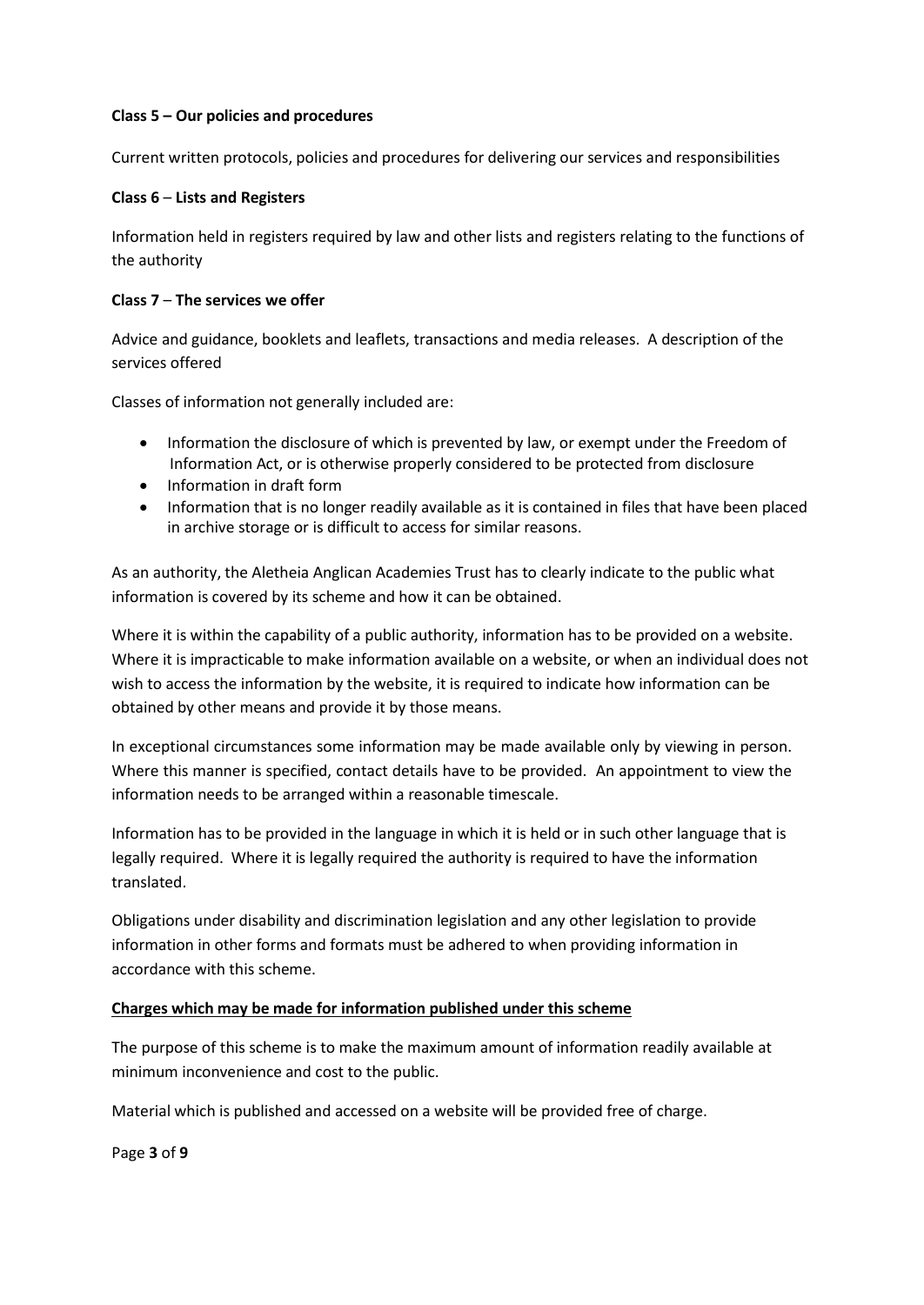Charges may be made for information subject to a charging regime specified by Parliament.

Charges may be made for actual disbursements incurred such as:

- photocopying
- postage and packaging
- the costs directly incurred as a result of viewing information

Charges may also be made for information provided under this scheme where they are legally authorised, they are in all the circumstances, including the general principles of the right of access to information held by public authorities, justified and are in accordance with a published schedule or schedules of fees which is readily available to the public. Charges made by the Trust for printing published material are listed at the end of the document and have been kept to a minimum in line with legislation.

Charges may also be made for making datasets (or parts of datasets) that are relevant copyright works available for re-use. These charges will be in accordance with the terms of the Re-use of Public Sector Information Regulations 2015, where they apply, or with regulations made under section 11B of the Freedom of Information Act, or with other statutory powers of the public authority.

If a charge is to be made, confirmation of the payment due will be given before the information is provided. Payment may be requested prior to provision of the information.

#### Written Requests

Information held by an academy that is not published under this scheme can be requested in writing from the Headteacher of the individual Academy, when its provision will be considered in accordance with the provisions of the Freedom of Information Act.

#### Methods by which Information is Published under this Scheme

The Academies in the Aletheia Anglican Academies Trust comply with the DfE Freedom of Information Act model publication scheme for Academies by following the table below, which identifies the information which meets the requirements of the Information Commissioner.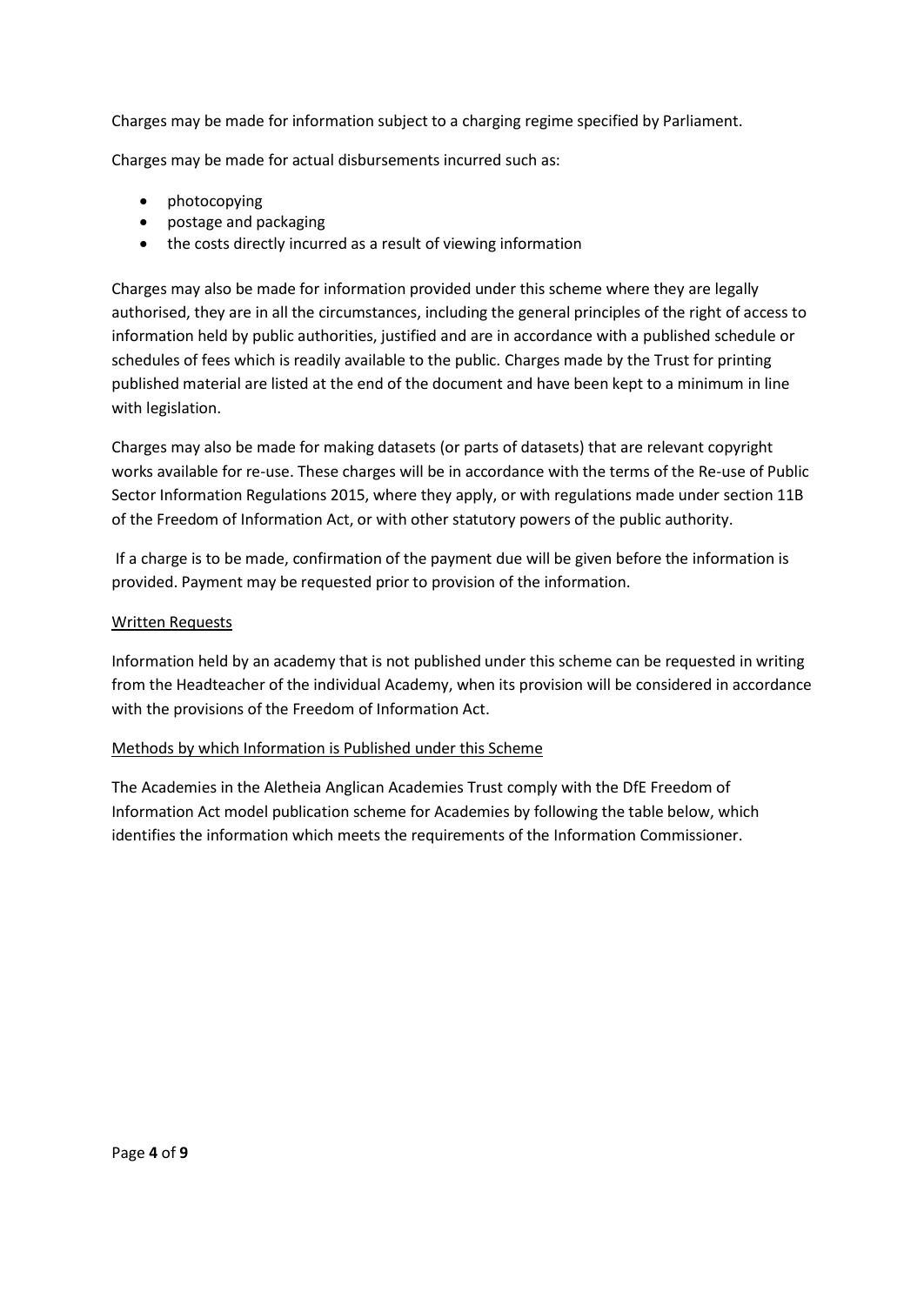### **Aletheia Anglican Academies Trust Freedom of Information Publication Scheme**

## **Guide to Information Available from ................................(Name of Academy)**

| Class 1 - Who we are and what we do<br>(Organisational information, structures, locations and contacts), current information only |                                                |      |
|-----------------------------------------------------------------------------------------------------------------------------------|------------------------------------------------|------|
| Information to be published                                                                                                       | How the information can be obtained            | Cost |
| Multi Academy Trust Funding<br>Agreement/Supplementary Funding<br>Agreements                                                      | Trust website - https://www.aaat.uk            |      |
| <b>Trust Articles of Association</b>                                                                                              | Trust website - https://www.aaat.uk            |      |
| Academy prospectus and<br>outline curriculum                                                                                      | Individual Academy website                     |      |
| Local Governing Body - names and<br>contact details of the governors and<br>the basis of their appointment                        | Individual Academy website                     |      |
| Trust Members and Directors - names<br>and contact details                                                                        | Trust website - https://www.aaat.uk            |      |
| Academy session times and term dates                                                                                              | Individual Academy website                     |      |
| Trust contact details                                                                                                             | Trust website - https://www.aaat.uk/contact-us |      |
| Academy location and contact<br>information - including names of key<br>personnel                                                 | Individual Academy website                     |      |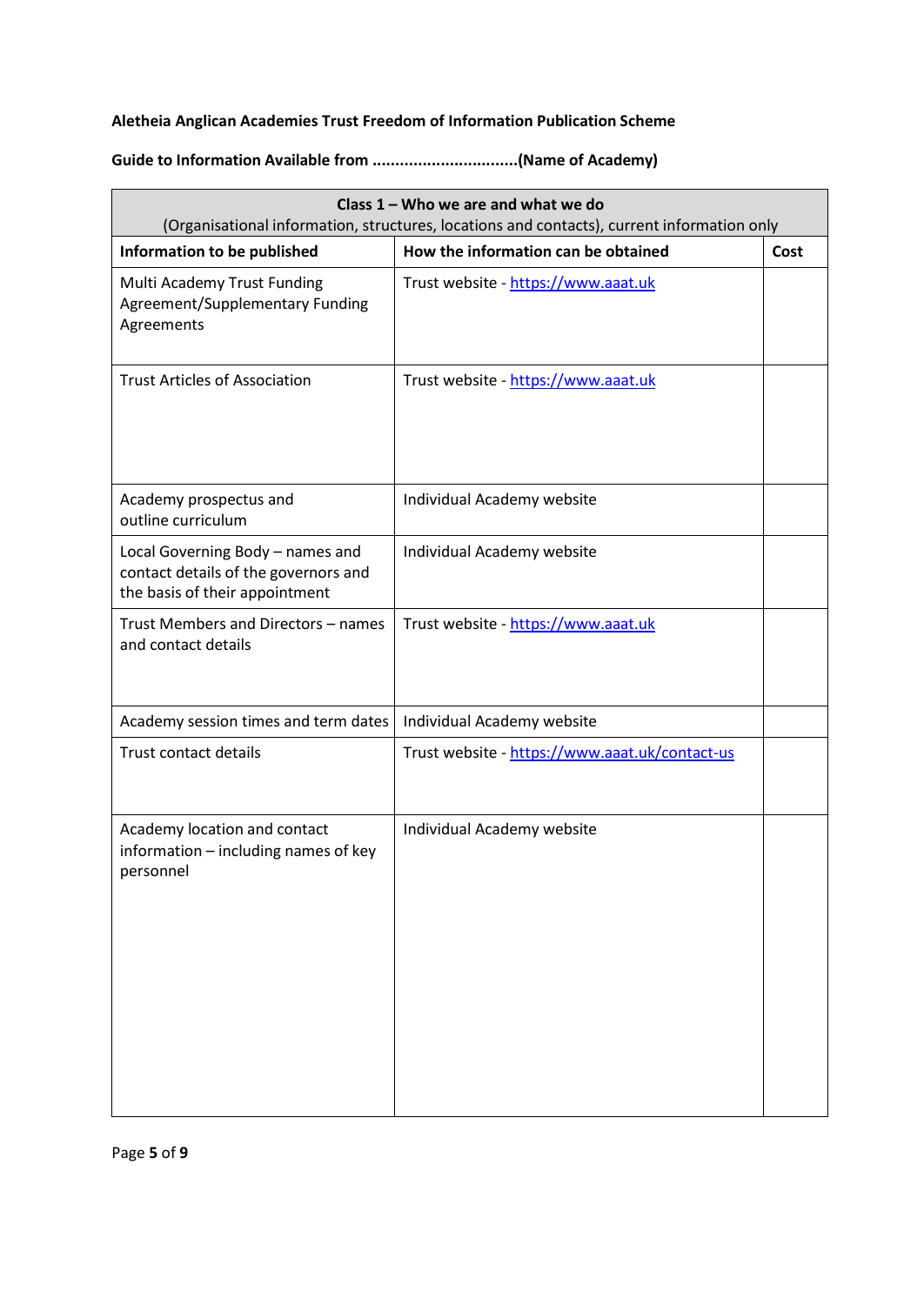| Class 2 - What we spend and how we spend it                                                                                                                                                      |                                                                                                            |                       |  |
|--------------------------------------------------------------------------------------------------------------------------------------------------------------------------------------------------|------------------------------------------------------------------------------------------------------------|-----------------------|--|
| (Financial information relating to projected and actual income and expenditure, procurement,<br>contracts and financial audit)                                                                   |                                                                                                            |                       |  |
|                                                                                                                                                                                                  | Current and previous two financial years as a minimum (current and previous year for primary<br>Academies) |                       |  |
| Information to be published                                                                                                                                                                      | How the information can be obtained                                                                        | Cost                  |  |
| <b>Trust financial statements</b>                                                                                                                                                                | Trust website https://www.aaat.uk                                                                          |                       |  |
| Trust budget forecast                                                                                                                                                                            | Hard copy on request from Trust                                                                            |                       |  |
| Summary of individual Academy<br>budget plan and financial statement                                                                                                                             | Hard copy on request from the Academy                                                                      |                       |  |
| Details of items of expenditure over<br>£5000 (£2000 for primary<br>Academies) - published at least<br>annually but at a more frequent<br>quarterly or six- monthly interval<br>where practical. | Hard copy on request from the Academy                                                                      |                       |  |
| Capital funding - details of capital<br>funding allocated to or by the<br>Academy along with information on<br>related building projects and other<br>capital projects                           | Hard copy on request from the Academy                                                                      |                       |  |
| Financial audit reports                                                                                                                                                                          | Hard copy on request from the Academy                                                                      |                       |  |
| Procurement and contracts - Details<br>of procedures used for the acquisition<br>of goods and services:                                                                                          | Hard copy on request from the Academy                                                                      |                       |  |
| Details of contracts that have gone<br>through formal tendering processes                                                                                                                        | Hard copy on request from the Academy                                                                      |                       |  |
| Pay policy - a statement of the<br>Trust's policy on procedures<br>regarding teacher's pay                                                                                                       | Trust website                                                                                              |                       |  |
| Staff allowances and expenses that<br>can be incurred or claimed, with totals<br>paid to individual senior staff<br>members                                                                      | Hard copy on request from the Academy                                                                      | 5p per<br>A4<br>sheet |  |
| Staffing, pay and grading structure.                                                                                                                                                             | Hard copy on request from the Academy                                                                      | 5p per<br>A4          |  |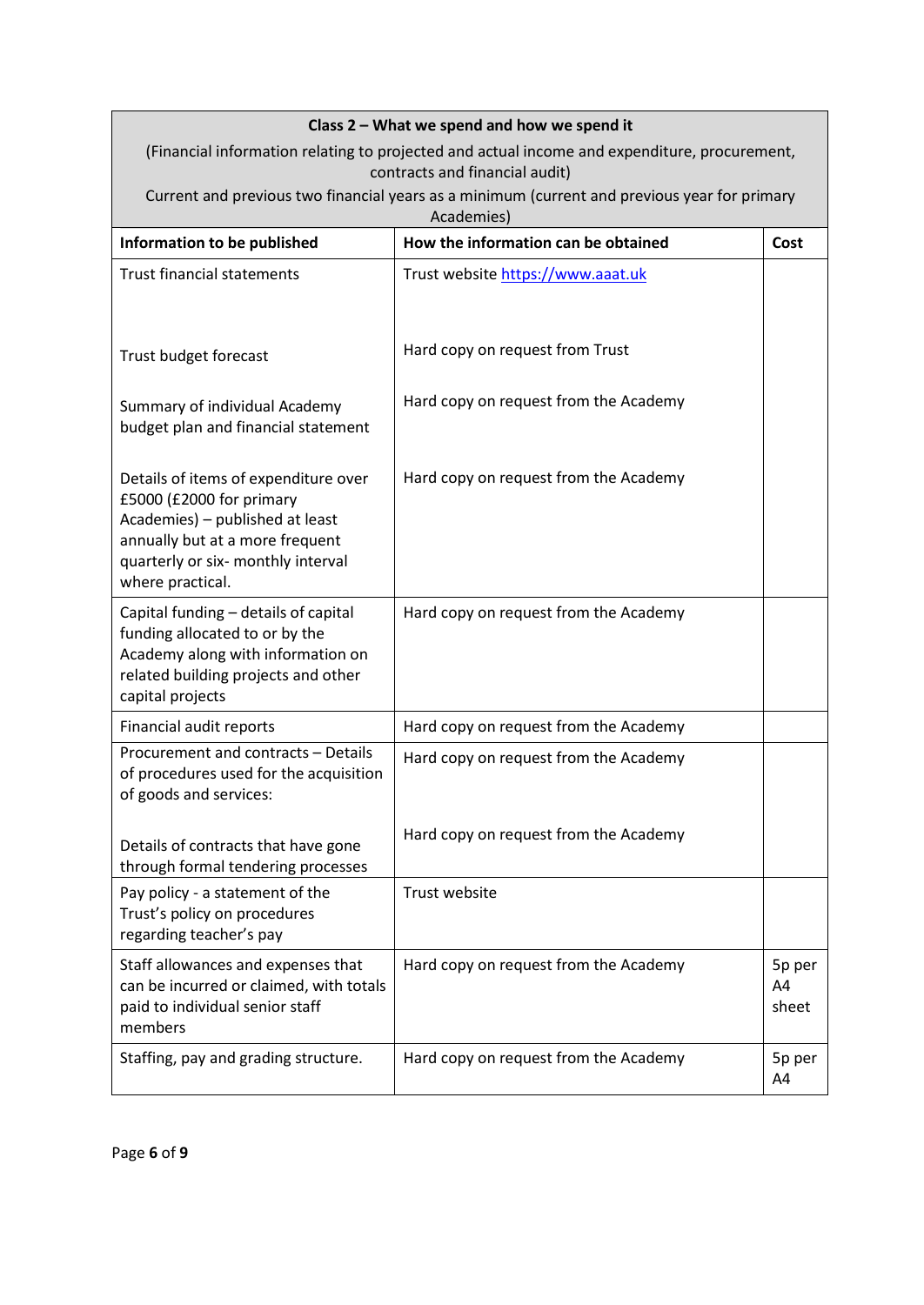| Governors' allowances that can be<br>incurred or claimed, and a record of<br>total payments made to individual | Hard copy on request from the Academy | 5p per<br>A4<br>sheet |
|----------------------------------------------------------------------------------------------------------------|---------------------------------------|-----------------------|
| governors.                                                                                                     |                                       |                       |
|                                                                                                                |                                       |                       |

| Class 3 - What our priorities are and how we are doing<br>(Strategies and plans, performance indicators, audits, inspections and reviews), current information<br>as a minimum |                                                       |                       |
|--------------------------------------------------------------------------------------------------------------------------------------------------------------------------------|-------------------------------------------------------|-----------------------|
| Information to be published                                                                                                                                                    | How the information can be obtained                   | Cost                  |
| Academy profile                                                                                                                                                                | Academy Website                                       |                       |
| Performance data supplied to<br>$\bullet$<br>the English Government, or a<br>direct link to the data<br>The latest Ofsted<br>- Summary<br>- Full report                        | Academy Website<br>Academy Website<br>Academy Website |                       |
| Performance management policy and<br>procedures                                                                                                                                | Hard copy on request from the Academy                 | 5p per<br>A4<br>sheet |
| The Academy's future plans; for<br>example, proposals for and any<br>consultation on the future of the<br>Academy, such as a change in<br>status                               | Hard copy on request from the Academy                 | 5p per<br>A4<br>sheet |
| Safeguarding and child protection                                                                                                                                              | Academy website                                       |                       |

| Class 4 – How we make decisions                                                                                                                                                                |                                   |                       |
|------------------------------------------------------------------------------------------------------------------------------------------------------------------------------------------------|-----------------------------------|-----------------------|
| (Decision making processes and records of decisions), current and previous three years as a<br>minimum                                                                                         |                                   |                       |
| Admissions policy/decisions (not<br>individual admission decisions) -<br>including arrangements, procedures<br>and right of appeal                                                             | Academy Website                   |                       |
| Information on application numbers<br>and number of successful applicants<br>by each oversubscription category (if<br>held by the Academy or include link<br>to local authority)               | Hard copy on request from Academy |                       |
| Agendas and minutes of meetings of<br>the local governing body and (if held)<br>its committees. (NB this will exclude<br>information that is properly regarded<br>as private to the meetings). | Hard copy on request from Academy | 5p per<br>A4<br>sheet |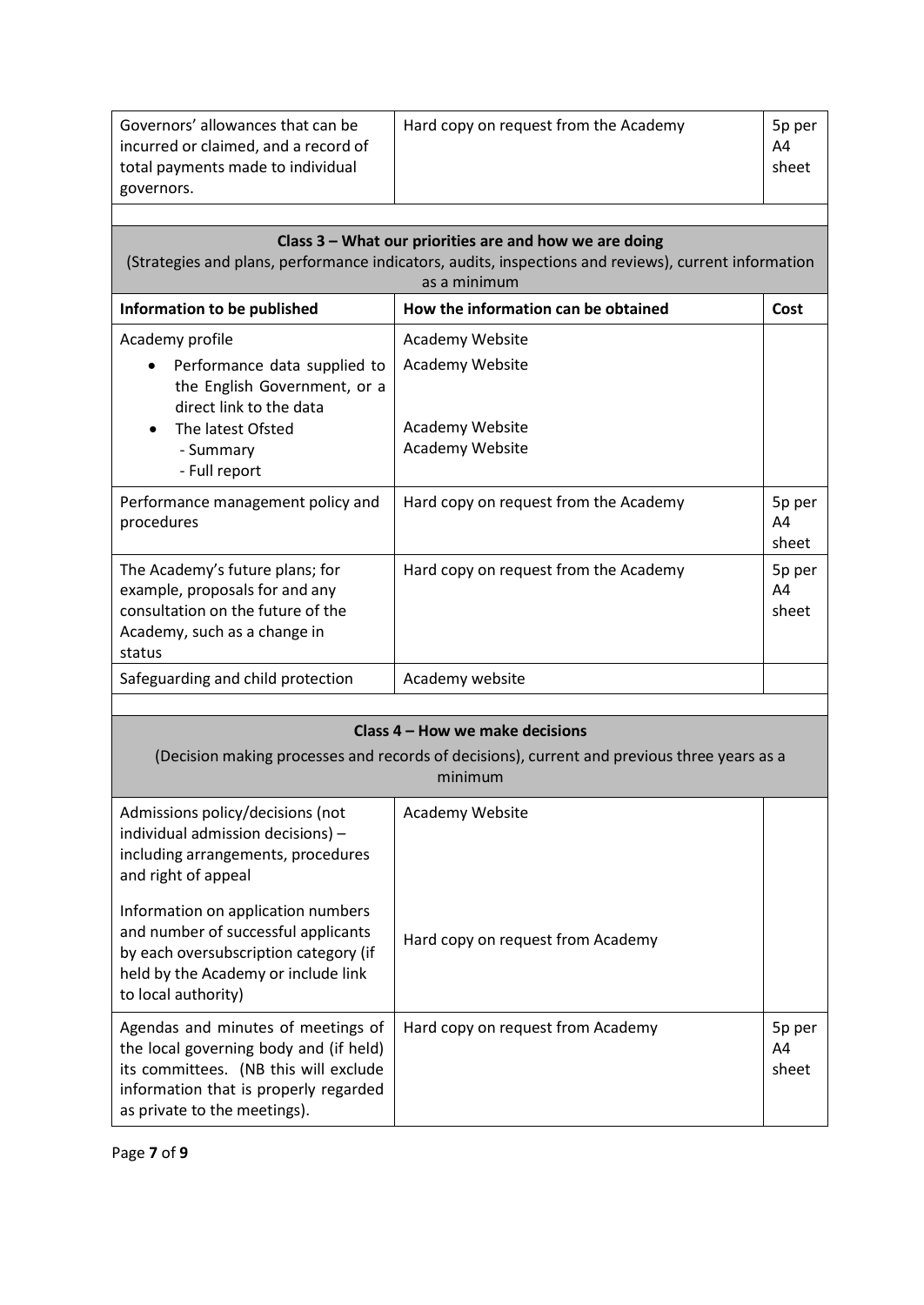| Agendas and minutes of meetings of<br>the Trust Board and (if held) its<br>committees. (NB this will exclude<br>information that is properly regarded<br>as private to the meetings).                                                                                                                                                                                                                                                                                                                      | Hard copy on request from Trust                                                                                                                                              |      |
|------------------------------------------------------------------------------------------------------------------------------------------------------------------------------------------------------------------------------------------------------------------------------------------------------------------------------------------------------------------------------------------------------------------------------------------------------------------------------------------------------------|------------------------------------------------------------------------------------------------------------------------------------------------------------------------------|------|
|                                                                                                                                                                                                                                                                                                                                                                                                                                                                                                            | Class 5 - Our policies and procedures<br>(Current written protocols, policies and procedures for delivering our services and responsibilities) /<br>Current information only |      |
| Information to be published                                                                                                                                                                                                                                                                                                                                                                                                                                                                                | How the information can be obtained                                                                                                                                          | Cost |
| Records management and personal<br>data policies, including:<br>Information security policies<br>$\bullet$<br>Records retention,<br>$\bullet$<br>destruction and archive<br>policies<br>Data protection (including<br>information sharing policies)<br>Information request handling<br>policy                                                                                                                                                                                                              | Trust website https://www.aaat.uk                                                                                                                                            |      |
| Academy policies<br>including:<br>Charging and remissions<br>policy<br><b>Health and Safety</b><br>٠<br>Complaints procedure<br>Discipline and grievance<br><b>Equality and diversity</b><br>(including equal<br>opportunities)<br>Safeguarding policy<br>Pupil and curriculum policies,<br>including:<br>Home-Academy agreement<br>$\bullet$<br>Curriculum<br><b>Sex Education</b><br><b>Special Educational Needs</b><br>Accessibility<br>Race Equality<br>Collective Worship<br><b>Behaviour Policy</b> | Academy website<br>Academy website                                                                                                                                           |      |